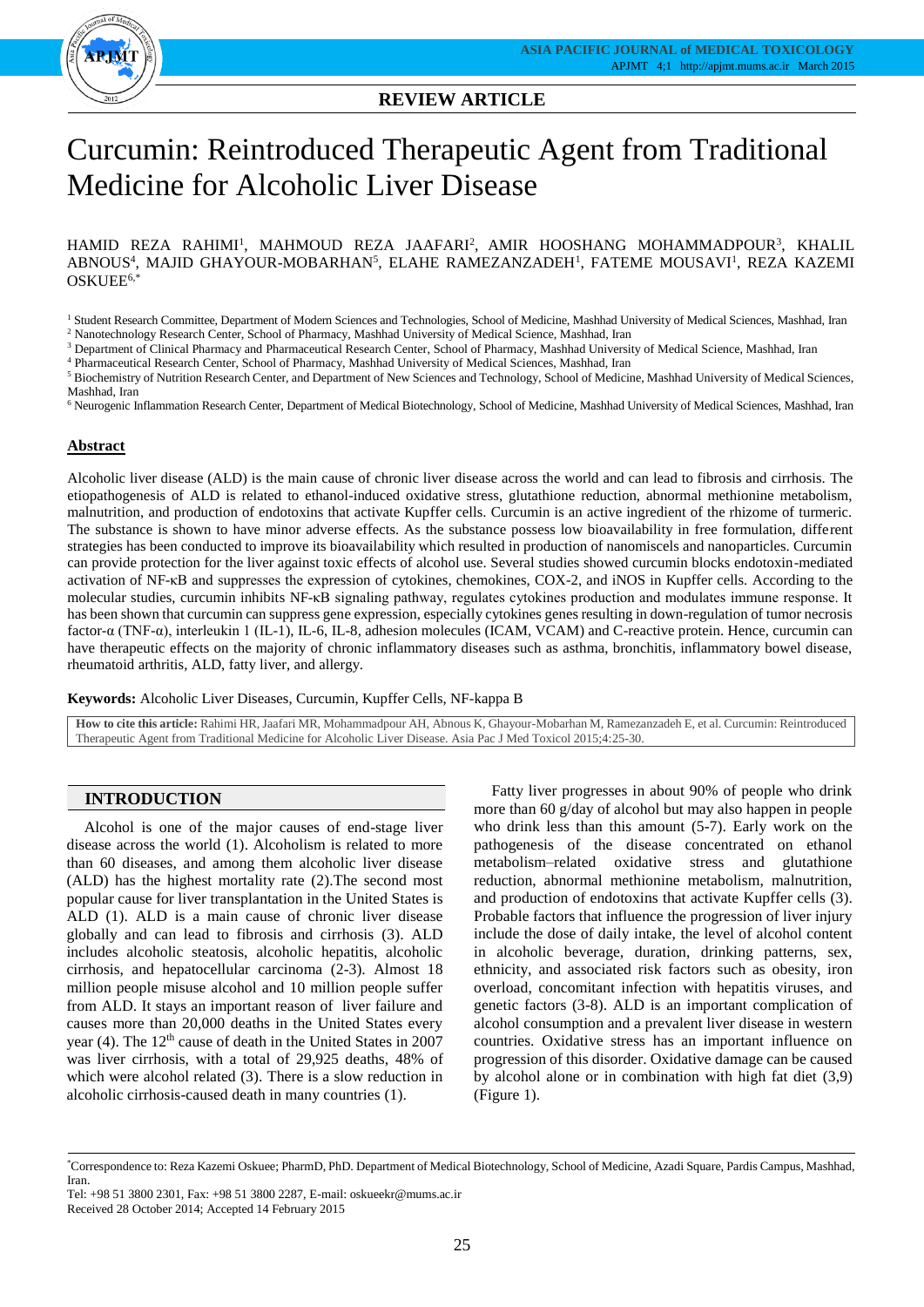

**Figure 1.** Mechanisms underlying inflammation in ALD: (1) Activation of non-specific immunity. Parenchymal migration of neutrophils and macrophages is an important characteristic of ALD and is probably due to ethanol-mediated activation of non-specific immunity and subsequent induction of pro-inflammatory cytokines and chemokines. Alcohol use or abuse up-regulates a diversity of factors that activate Kupffer cells, stellate cells, and hepatocytes, leading to the production of cytokines and chemokines. Alcohol disposal also reduces proteasome activity and increase IL-8 expression in hepatocytes. (2) Activation of adaptive immunity. ALD is associated with infiltration of CD4+ and CD8+ T cells in the liver. Alcohol use induces reactive oxygen species (ROS) and causes the expression of many protein adducts that might serve as antigens in the adaptive immune response, leading to the accumulation of T and B cells in the liver (quotation from Szabo et al. (8)).

-LPS: Lipopolysaccharides, TLR4: Toll-like receptor 4, TRIF: TIR-domain-containing adapter-inducing interferon-β, C: Complement protein, EtOH: Ethanol, IL: Interleukin, NF-κB: Nuclear factor-kappa B, JNK: c-Jun NH2-terminal kinase, AP1: activator protein-1, CXCL1: Chemokine (C-X-C motif) ligand 1, ROS: Reactive oxygen species

Research has shown that treatment with antioxidants, such as curcumin, silymarin, green tea, and vitamins C and E, can protect DNA from damage and regulate liver pathogenesisrelated cascades by reducing reactive oxygen species (9). In this narrative review, the therapeutic effects, safety and bioavailability of curcumin in the treatment of ALD and inflammatory diseases are presented and discussed.

## *Evidence acquisition*

Bibliographical search was performed in Medline, Scopus, OVID, Google Scholar databases up to September 2014 using the following keywords in all fields: "alcoholic liver disease" OR "ALD" AND [(Curcumin) OR (Turmeric) OR (Inflammation)] OR (Safety of Curcumin) OR (Bioavailability of Curcumin).

#### *Curcumin and its therapeutic properties*

Curcumin or diferuloylmethane [(1E, 6E)-1, 7-bis (4 hydroxy-3-methoxyphenyl)- 1, 6-heptadiene-3, 5-dione] is an active ingredient of the rhizome of turmeric (10-13). Curcumin has protective effects against oxidative stress by decreasing the lipid oxidation and developing antioxidant status, thus can be considered as an efficient antioxidant (14). Curcumin has therapeutic effects on the majority of chronic and inflammatory diseases such as fatty liver, metabolic syndrome, atherosclerosis plaque stabilizing, diabetes

mellitus, obesity, asthma, bronchitis, inflammatory bowel disease, rheumatoid arthritis, depression, cancer, allergy, Parkinson's disease and it also has a therapeutic effect on wound healing without any significant adverse effect (11,15-17).

Nuclear factor κB (NF-κB) signaling pathway is one of the most important pathways in the cellular and molecular inflammation. In this cellular signaling pathway, cytokines and adhesion molecules are secreted (15,16). According to the molecular studies, curcumin inhibits NF-κB signaling pathway, regulates cytokines production and modulates immune response. It has been shown that curcumin can suppress gene expression, especially cytokines genes resulting in down-regulation of tumor necrosis factor-α (TNF-α), interleukin 1 (IL-1), IL-6, IL-8, adhesion molecules (ICAM, VCAM) and C-reactive protein (11,18,19).

Modern science has demonstrated that curcumin exerts its effects by modulation of several major molecular targets, including transcription factors (e.g., AP-1, Egr-1, β-catenin, and PPAR-γ), enzymes (e.g., COX2, 5-LOX, iNOS, and hemeoxygenase-1), cell cycle proteins (e.g., cyclin D1 and p21), receptors (e.g., EGFR and HER2), and cell surface adhesion molecules (20). Curcumin attaches to different kinds of proteins and prevents the activity of various kinases. Hence, it can be considered as an anti-proliferative,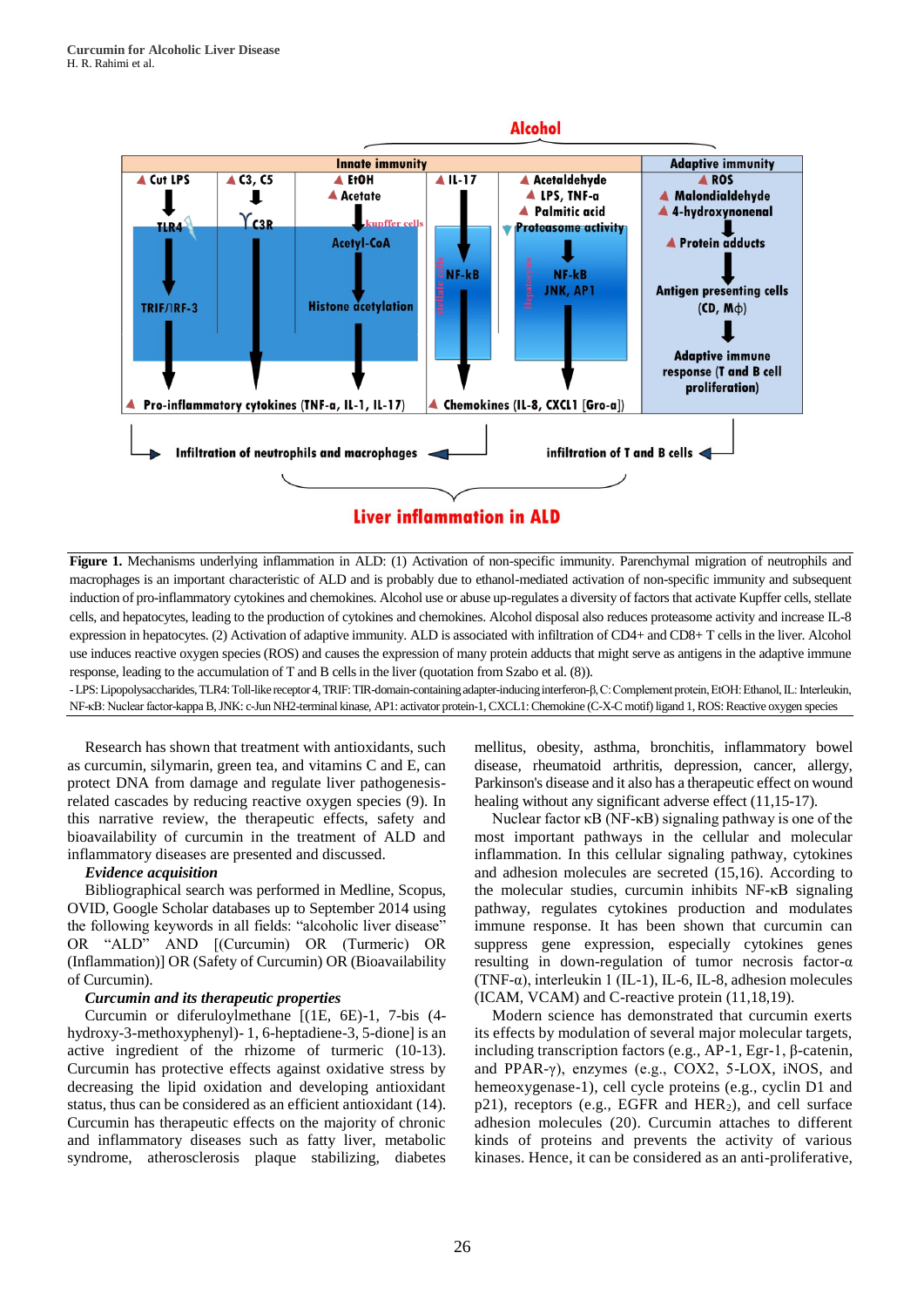anti-invasive, and antiangiogenic agent (15).

#### *Curcumin as new therapeutic agent for ALD and other liver diseases*

Some studies have revealed that curcumin can improve ethanol-induced oxidative stress in hepatocytes (21,22). Rong et al administered 2.4 g/kg/day ethanol for 4 weeks and 4 g/kg/day for another 2 weeks to Balb/c mice which were simultaneously treated with curcumin for all the 6 weeks. They showed that curcumin could improve ethanol-induced hepatocytes oxidative stress in vitro (21). Curcumin reduces ethanol-induced histopathological changes of the liver and improves cell recovery and stops the release of cellular alanine aminotransferase (ALT) and aspartate aminotransferase (AST). The relief of oxidative damage by curcumin can also prevent chronic ALD (21). Long-term treatment with curcumin can ameliorate the serum level of ALT and AST (23). Curcumin is able to provide protection for the liver against toxic effects of alcohol use. Oral curcuminoids supplementation (1g/day) was found to be efficient in decreasing oxidative stress load (24,25). Curcumin has also an impressive chemopreventive effect on hepatocellular cancer (26). Ethanol exposure results in a sustained malondialdehyde elevation, glutathione depletion and evident release of cellular lactate dehydrogenase and AST, which can be significantly ameliorated by curcumin pretreatment. It should be noted that dose- and timedependent induction of hemeoxygenase-1 was involved in such hepatoprotective effects by curcumin (22).

In a study by Nanji et al on four groups of rats (6 rats per group), the effects of intragastric infusion of curcumin on preventing ethanol-induced fatty liver was investigated (27). One group was given fish oil plus ethanol (FE); the second group was given fish oil plus dextrose (FD); and the third and fourth groups were given FE or FD supplemented with 75 mg/kg/day of curcumin. Liver samples were analyzed for histopathology, lipid peroxidation, NF-κB binding, TNF-α, IL-12, monocyte chemotactic protein-1, macrophage inflammatory protein-2, cyclooxygenase-2 (COX-2), inducible nitric oxide synthase (iNOS), and nitrotyrosine. They found that the rats receiving FE developed fatty liver, necrosis, and inflammation. This was accompanied by activation of NF-κB and the induction of cytokines; chemokines, COX-2, iNOS, and nitro tyrosine formation (Figure 2). Curcumin therapy (FE-curcumin diet) inhibited both the pathological and biochemical changes induced by alcohol (27). In addition, no histological or biochemical evidence of liver injury was detected in rats receiving FD or FD-curcumin. The results of the study by Nanji et al study showed that both endotoxin and the Kupffer cells are implicated in the pathogenesis of ALD, and that curcumin represses the stimulatory effects of endotoxin in isolated Kupffer cells (27). Tu et al correspondingly revealed that curcumin blocks endotoxin-mediated activation of NF-κB and suppresses the expression of cytokines, chemokines, COX-2, and iNOS in Kupffer cells (28). Thus, it can be said that curcumin prevents ALD, in part by repressing induction



**Figure 2.** Suggested mechanism of curcumin against ALD. Alcohol consumption increases the levels of endotoxin in the portal circulation and oxidative stress. This results, in turn, in the activation of multiple NF-κB-responsive genes including pro-inflammatory cytokines, chemokines, COX-2, and iNOS. Curcumin, a phenolic antioxidant, prevents lipid peroxidation and the activation of NF-κB-responsive genes, thereby protecting against ALD (quotation from Nanji et al (27)).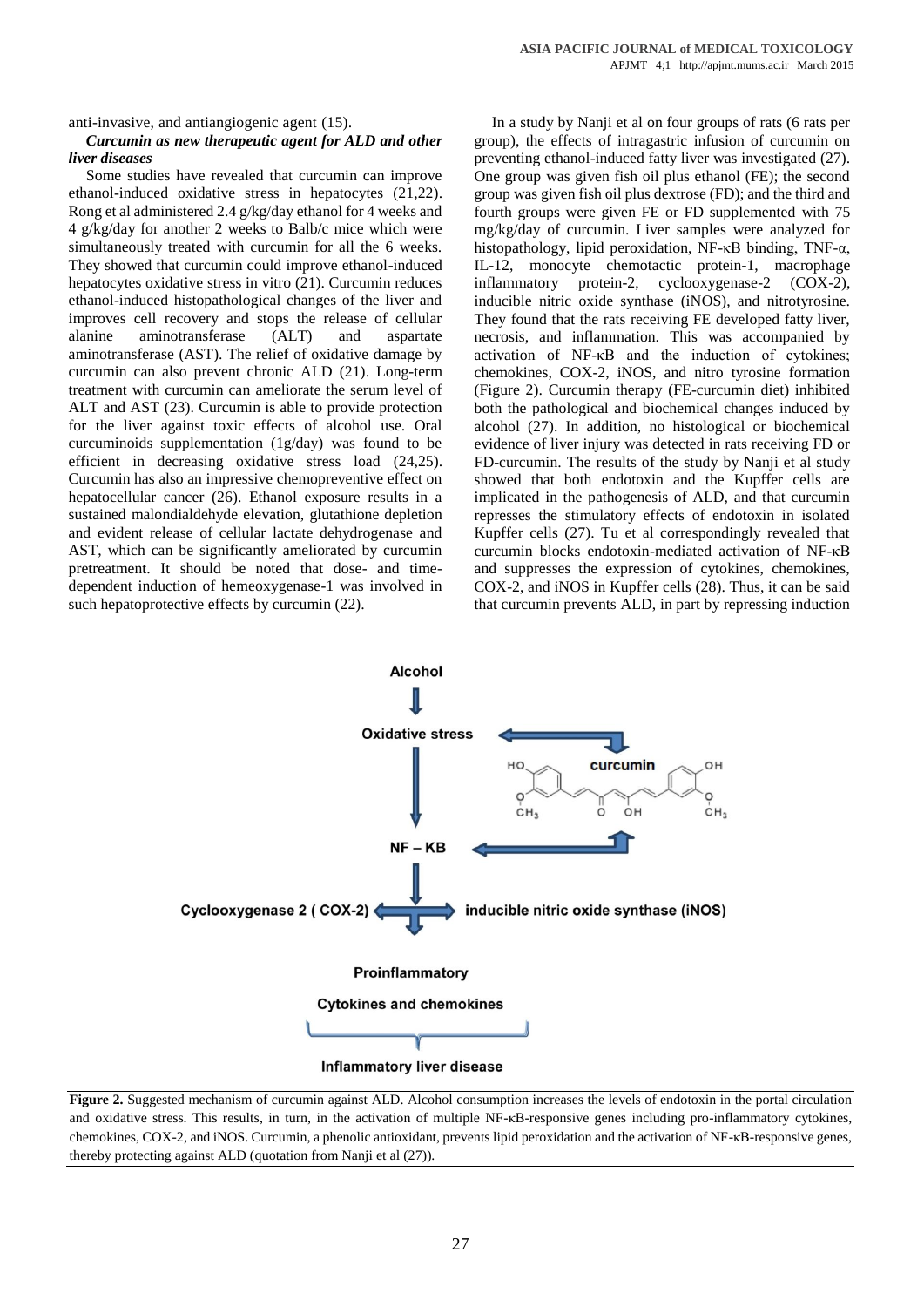of NF-κB-dependent genes (27). In this respect, Samuhasaneeto et al showed that curcumin can cure liver histopathology in early stage of ethanol-induced liver injury by decrease of oxidative stress and blockade of NF-κB activation in rats treated with ethanol and curcumin via an intragastric tube for 4 weeks (30).

Nonetheless, it has been suggested that curcumin may have dual effects on alcoholic liver injury depending on its concentration. Zhao et al injected 5% ethanol and/or curcumin ( $1 \times 10^{-3}$  or  $1 \times 10^{-4}$  mol/L) intravenously to mice (29). They found that  $1 \times 10^{-3}$  mol/L curcumin accelerated liver injury and liver cellular edema during only 5% ethanolinduced liver injury evolution, whereas  $1 \times 10^{-4}$  mol/L curcumin did not lead to (or protected) ALD. Similarly, Lee et al ascertained that the low-doses of curcumin are protective against alcohol-induced liver damage which this occurs by modulation of the alcohol metabolic pathway, cytochrome P4502E1 and AMPK protein (31).

Besides ALD, curcumin has shown to possess high therapeutic capacity for treating other hepatic disorders (32). It has been found to be effective on hepatitis B and C, nonalcoholic fatty liver disease, drug-induced hepatotoxicity, biliary cirrhosis and primary sclerosing cholangitis (32,33). Therefore, in general, curcumin (especially in lower doses) can be considered as a promising natural therapeutic agent against liver diseases.

## *Bioavailability of Curcumin*

Several studies have demonstrated poor bioavailability of curcumin (12,34-36), which in part can be due to chemical structure of curcumin as a polyphenolic compound, poorly soluble in water. This substance has low absorption, fast metabolism, and fast systemic elimination (34). A study showed that oral administration of curcumin at high doses of 2 g/kg to rats and healthy human volunteers results in a moderate serum concentration of  $1.35 \pm 0.23$  μg/mL (37). Hence, several scientists have focused on the improvement of curcumin bioavailability with different strategies. Some of these strategies are: use of piperine that inhibits glucuronidation of curcumin (37); use of nano-micelles such as curcumin phytosome preparation (Meriva®) or  $SinaCurcumin<sup>®</sup>$  (32,36); and use of curcumin nanoparticles which increases oral absorption of curcumin (36).

**Curcumin plus piperine:** Sehgal et al demonstrated neuroprotective potential of curcumin plus piperine was remarkably higher compared to curcumin alone against benzo(a)pyrene induced DNA damage (38). Piperine was shown to enhance the bioavailability of curcumin up to 154% in rat (34), and also by around 2000% in human following oral consumption of curcumin 2 g/day plus piperine (20 mg/kg) (37). Nevertheless, inhibition of glucuronidation by piperine is a great problem as it may influence the metabolism of other medications; and thus, causes drug interaction and limitations (39).

**Nanocurumin:** In vivo pharmacokinetic studies have shown that curcumin-entrapped nanoparticles can at least produce 9-fold increase in oral bioavailability when contrasted to curcumin administered with piperine (as absorption enhancer) (40). In addition, while free, unencapsulated curcumin is rapidly metabolized and

excreted, only nanocurcumin has shown to have sustainable plasma levels (41). Recently, a curcumin nanoformulation introduced as dendrosomal curcumin, which is curcumin encapsulated in nontoxic nanocarrier termed "dendrosome", has been developed as an effective formula against glioblastoma cells with greater bioavailability (42).

Curcumin-phosphatidylcholine (Lecithin) formulation is a patented product (Meriva®) that provides a better serum concentration of curcumin compared to free (unformulated) curcumin after oral administration (43). This formulation can also produce higher liver levels of curcumin (43). The oral bioavailability of curcumin by Meriva has been increased through physiological pathway of fat digestion. In the intestinal enterocytes, absorbed fats are packaged into large and extremely low-density lipoprotein particles called chylomicrons which are too big to pass directly into blood vessels. Therefore, they are transported into the circulation via the lymph, which eventually drains into the blood via the thoracic duct. The advantage to this route is that the first pass effect is by-passed and the bioavailability of curcumin increases (34).

**Nanomicelles Curcumin:** Nanomicelle containing curcumin is a registered curcumin product (SinaCurcumin®) for oral use which has been developed in Nanotechnology Research Center of Mashhad University of Medical Science and marketed by Exir Nano Sina Company in Tehran-Iran (IRC:1228225765). Each soft gel of SinaCurcumin® contains 80 mg of curcumin in the form of nano-micelle (44). These nano-micelles are prepared from GRAS (generally recognized as safe) pharmaceutical excipients and C3 complex form of curcumin. The percent of encapsulation of curcumin in this nano-micelle is near to 100% and the sizes are around 10 nm. SinaCurcumin® has a significantly higher bioavailability after oral use compared to simple powder of curcumin. This is due to the fact that a confronting barrier for lipophilic molecules (such as curcumin) known as unstirred water layer, which coats on the surface of intestinal epithelial cells, blocks the absorption of free curcumin (45). However, soft gels of SinaCurcumin®, after oral intake, open in the stomach in less than 15 minutes and will be diffused to the small intestine (11). After reaching the small intestine, nanomicelles can be solved in unstirred water layer. In fact, curcumin, which is insoluble in water, becomes water-soluble by preparation in the form of nanomicelles. Moreover, in nanomicelle formulation, the absorption of curcumin is enhanced by bile salts. In point of fact, bile salts largely facilitate absorption of fat-soluble substances such as lipophilic vitamins, lipids, fatty acids, cholesterol and SinaCurcumin® as nanomicelle (46).

## *Safety of Curcumin*

Turmeric is considered as a GRAS agent in food by the United States Food and Drug Administration (47). Safety of curcumin has been shown in experimental studies on different animals (32,35). In rats, oral administration of curcumin at 13.6 mmol/kg body weight has shown no adverse effect (48). In humans, oral doses of 0.5 to 8 g/day of curcumin for 3 months create no toxicity. In addition, it has been shown that consumption of 12g/day of curcumin is also safe for humans (12,25,34).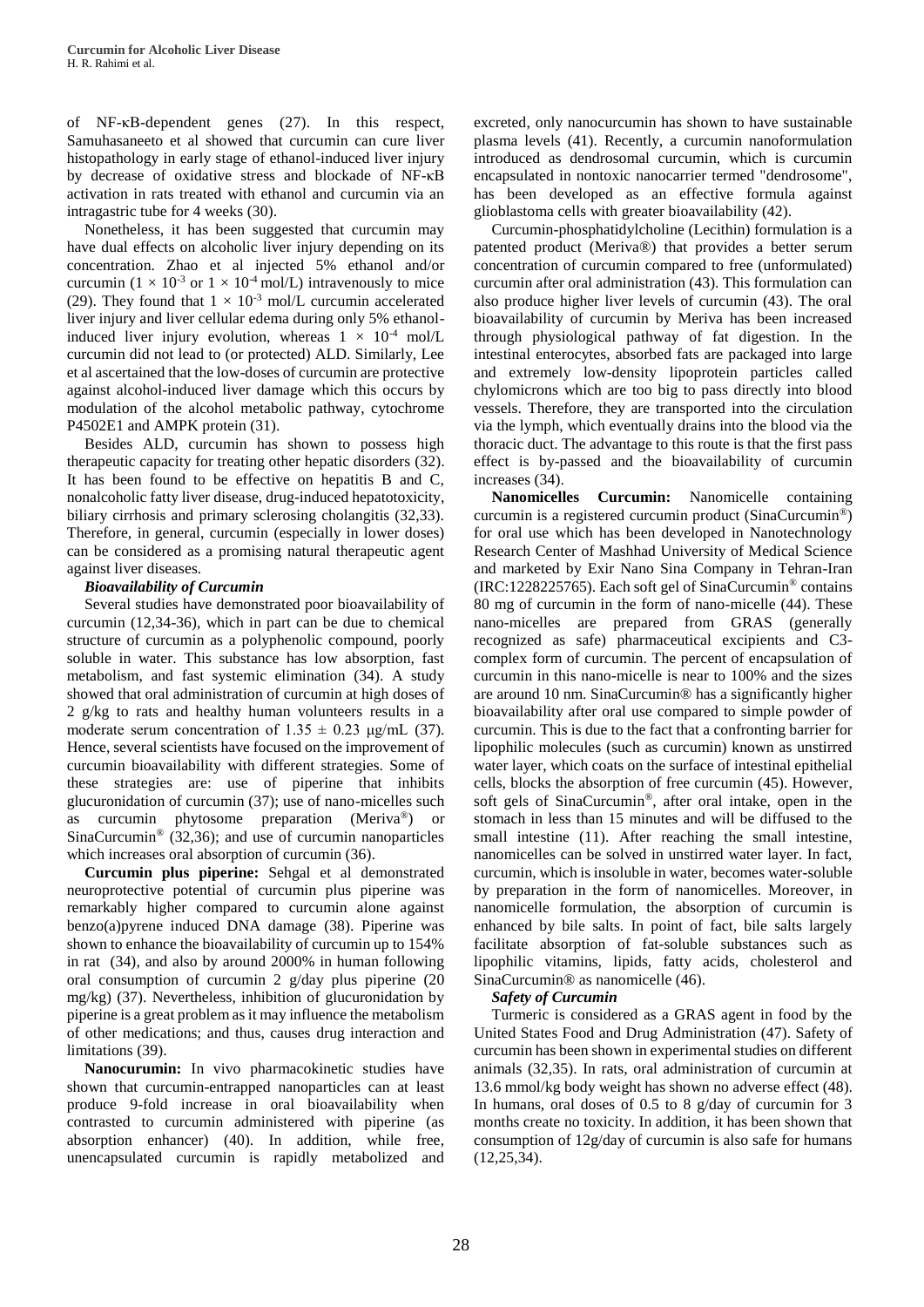## **CONCLUSION**

Curcumin has antioxidant, anti-inflammatory, chemopreventive, and chemotherapeutic activity without major adverse effects. Chronic inflammatory diseases such as asthma, bronchitis, inflammatory bowel disease, rheumatoid arthritis, ALD, fatty liver, and allergy can be therapeutic targets of curcumin.

#### **ACKNOWLEDGEMENT**

This article was the subject of the PhD thesis of Hamid Reza Rahimi, MD, PhD candidate of the Molecular Medicine, Mashhad University of Medical Sciences, Mashhad, Iran.

**Conflict of interest:** None to be declared.

**Funding and support:** Vice chancellor for research of Mashhad University of Medical Sciences supported this research.

#### **REFERENCES**

- 1. Asrani SK, Sanchez W. Epidemiology of Alcoholic Liver Disease. In: Talley NJ, Locke GR, Moayyedi P, West J, Ford AC, Saito YA, editors. GI Epidemiology: Diseases and Clinical Methodology. 2nd ed. Chichester, UK: John Wiley & Sons Ltd.; 2014. p. 332-43.
- 2. Jaurigue MM, Cappell MS. Therapy for alcoholic liver disease. World J Gastroenterol 2014;20:2143-58.
- 3. Gao B, Bataller R. Alcoholic liver disease: pathogenesis and new therapeutic targets. Gastroenterology 2011;141:1572-85.
- 4. Chiang DJ, McCullough AJ. The impact of obesity and metabolic syndrome on alcoholic liver disease. Clin Liver Dis 2014;18:157-63.
- 5. O'Shea RS, Dasarathy S, McCullough AJ. Alcoholic liver disease. Hepatology. 2010;51(1):307-28.
- 6. Lieber CS. Alcoholic fatty liver: its pathogenesis and mechanism of progression to inflammation and fibrosis. Alcohol 2004;34:9-19.
- 7. Crabb DW. Pathogenesis of alcoholic liver disease: newer mechanisms of injury. Keio J Med 1999;48:184-8.
- 8. Szabo G, Petrasek J, Bala S. Innate immunity and alcoholic liver disease. Dig Dis 2012;30:55-60.
- 9. Ha HL, Shin HJ, Feitelson MA, Yu DY. Oxidative stress and antioxidants in hepatic pathogenesis. World J Gastroenterol 2010;16:6035-43.
- 10. Chuengsamarn S, Rattanamongkolgul S, Phonrat B, Tungtrongchitr R, Jirawatnotai S. Reduction of atherogenic risk in patients with type 2 diabetes by curcuminoid extract: a randomized controlled trial. J Nutr Biochem 2014;25:144-50.
- 11. Rahimi HR, Kazemi Oskuee R. Curcumin from Traditional Iranian Medicine to Molecular Medicine. Razavi Int J Med  $2014:2:3-4.$
- 12. Hatcher H, Planalp R, Cho J, Torti FM, Torti SV. Curcumin: from ancient medicine to current clinical trials. Cell Mol Life Sci 2008;65:1631-52.
- 13. Santel T, Pflug G, Hemdan NY, Schäfer A, Hollenbach M, Buchold M, et al. Curcumin inhibits glyoxalase 1—a possible link to its anti-inflammatory and anti-tumor activity. PLoS One 2008;3:e3508.
- 14. Rukkumani R, Aruna K, Varma PS, Rajasekaran KN, Menon VP. Comparative effects of curcumin and an analog of curcumin on alcohol and PUFA induced oxidative stress. J Pharm Pharm Sci 2004;7:274-83.
- 15. Goel A, Kunnumakkara AB, Aggarwal BB. Curcumin as "Curecumin": from kitchen to clinic. Biochem Pharmacol 2008;75:787-809.
- 16. Aggarwal BB, Harikumar KB. Potential therapeutic effects of curcumin, the anti-inflammatory agent, against neurodegenerative, cardiovascular, pulmonary, metabolic, autoimmune and neoplastic diseases. Int J Biochem Cell Biol 2009;41:40-59.
- 17. Esmaily H, Sahebkar A, Iranshahi M, Ganjali S, Mohammadi A, Ferns G, et al. An investigation of the effects of curcumin on anxiety and depression in obese individuals: A randomized controlled trial. Chin J Integr Med. Forthcoming 2015.
- 18. Shamsara J, Ramezani M, Mohammadpour AH. Curcumin as a novel plaque stabilizing agent in prevention of acute coronary syndrome. Iran J Med Hypotheses Ideas 2009;3:1-6.
- 19. Ganjali S, Sahebkar A, Mahdipour E, Jamialahmadi K, Torabi S, Akhlaghi S, et al. Investigation of the effects of curcumin on serum cytokines in obese individuals: a randomized controlled trial. ScientificWorldJournal 2014;2014:898361.
- 20. Shishodia S, Sethi G, Aggarwal BB. Curcumin: getting back to the roots. Ann N Y Acad Sci 2005;1056:206-17.
- 21. Rong S, Zhao Y, Bao W, Xiao X, Wang D, Nussler AK, et al. Curcumin prevents chronic alcohol-induced liver disease involving decreasing ROS generation and enhancing antioxidative capacity. Phytomedicine 2012;19:545-50.
- 22. Bao W, Li K, Rong S, Yao P, Hao L, Ying C, et al. Curcumin alleviates ethanol-induced hepatocytes oxidative damage involving heme oxygenase-1 induction. J Ethnopharmacol 2010;128:549-53.
- 23. Dehkordi FR, Roghani M, Baluchnejadmojarad T. The effect of curcumin on serum level of aspartate and alanine amoinotransferase and cardiac level of oxidative stress markers in diabetic rats. Pajoohandeh J 2012;17:18-25. (In Persian)
- 24. Giannessi F, Giambelluca MA, Grasso L, Scavuzzo MC, Ruffoli R. Curcumin protects Leydig cells of mice from damage induced by chronic alcohol administration. Med Sci Monit 2008;14:BR237-42.
- 25. Sahebkar A, Mohammadi A, Atabati A, Rahiman S, Tavallaie S, Iranshahi M, et al. Curcuminoids modulate pro-oxidantantioxidant balance but not the immune response to heat shock protein 27 and oxidized LDL in obese individuals. Phytother Res 2013;27:1883-8.
- 26. Garcea G, Jones DJ, Singh R, Dennison AR, Farmer PB, Sharma RA, et al. Detection of curcumin and its metabolites in hepatic tissue and portal blood of patients following oral administration. Br J Cancer 2004;90:1011-5.
- 27. Nanji AA, Jokelainen K, Tipoe GL, Rahemtulla A, Thomas P, Dannenberg AJ. Curcumin prevents alcohol-induced liver disease in rats by inhibiting the expression of NF-kappa Bdependent genes. Am J Physiol Gastrointest Liver Physiol 2003;284:G321-7.
- 28. Tu CT, Han B, Yao QY, Zhang YA, Liu HC, Zhang SC. Curcumin attenuates Concanavalin A-induced liver injury in mice by inhibition of Toll-like receptor (TLR) 2, TLR4 and TLR9 expression. Int Immunopharmacol 2012;12:151-7.
- 29. Zhao HL, Song CH, Chai OH. Negative effects of curcumin on liver injury induced by alcohol. Phytother Res 2012;26:1857-63.
- 30. Samuhasaneeto S, Thong-Ngam D, Kulaputana O, Suyasunanont D, Klaikeaw N. Curcumin decreased oxidative stress, inhibited NF-kappaB activation, and improved liver pathology in ethanol-induced liver injury in rats. J Biomed Biotechnol 2009;2009:981963.
- 31. Lee HI, McGregor RA, Choi MS, Seo KI, Jung UJ, Yeo J, et al. Low doses of curcumin protect alcohol-induced liver damage by modulation of the alcohol metabolic pathway,